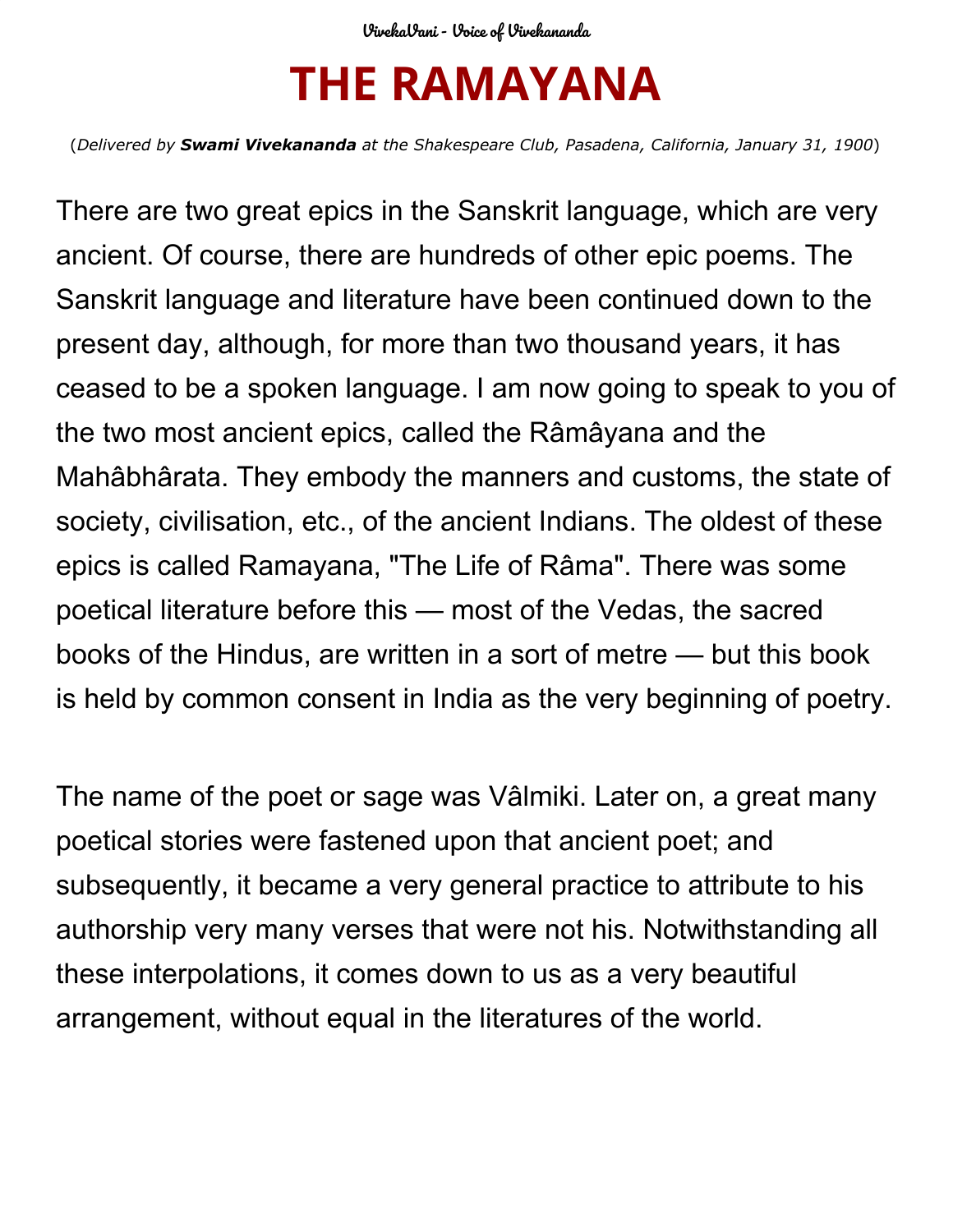There was a young man that could not in any way support his family. He was strong and vigorous and, finally, became a highway robber; he attacked persons in the street and robbed them, and with that money he supported his father, mother, wife, and children. This went on continually, until one day a great saint called Nârada was passing by, and the robber attacked him. The sage asked the robber, "Why are you going to rob me? It is a great sin to rob human beings and kill them. What do you incur all this sin for?" The robber said, "Why, I want to support my family with this money." "Now", said the sage, "do you think that they take a share of your sin also?" "Certainly they do," replied the robber. "Very good," said the sage, "make me safe by tying me up here, while you go home and ask your people whether they will share your sin in the same way as they share the money you make." The man accordingly went to his father, and asked, "Father, do you know how I support you?" He answered, "No, I do not." "I am a robber, and I kill persons and rob them." "What! you do that, my son? Get away! You outcast! "He then went to his mother and asked her, "Mother, do you know how I support you?" "No," she replied. "Through robbery and murder." "How horrible it is!" cried the mother. "But, do you partake in my sin?" said the son. "Why should I? I never committed a robbery," answered the mother. Then, he went to his wife and questioned her, "Do you know how I maintain you all?" "No," she responded. "Why, I am a highwayman," he rejoined, "and for years have been robbing people; that is how I support and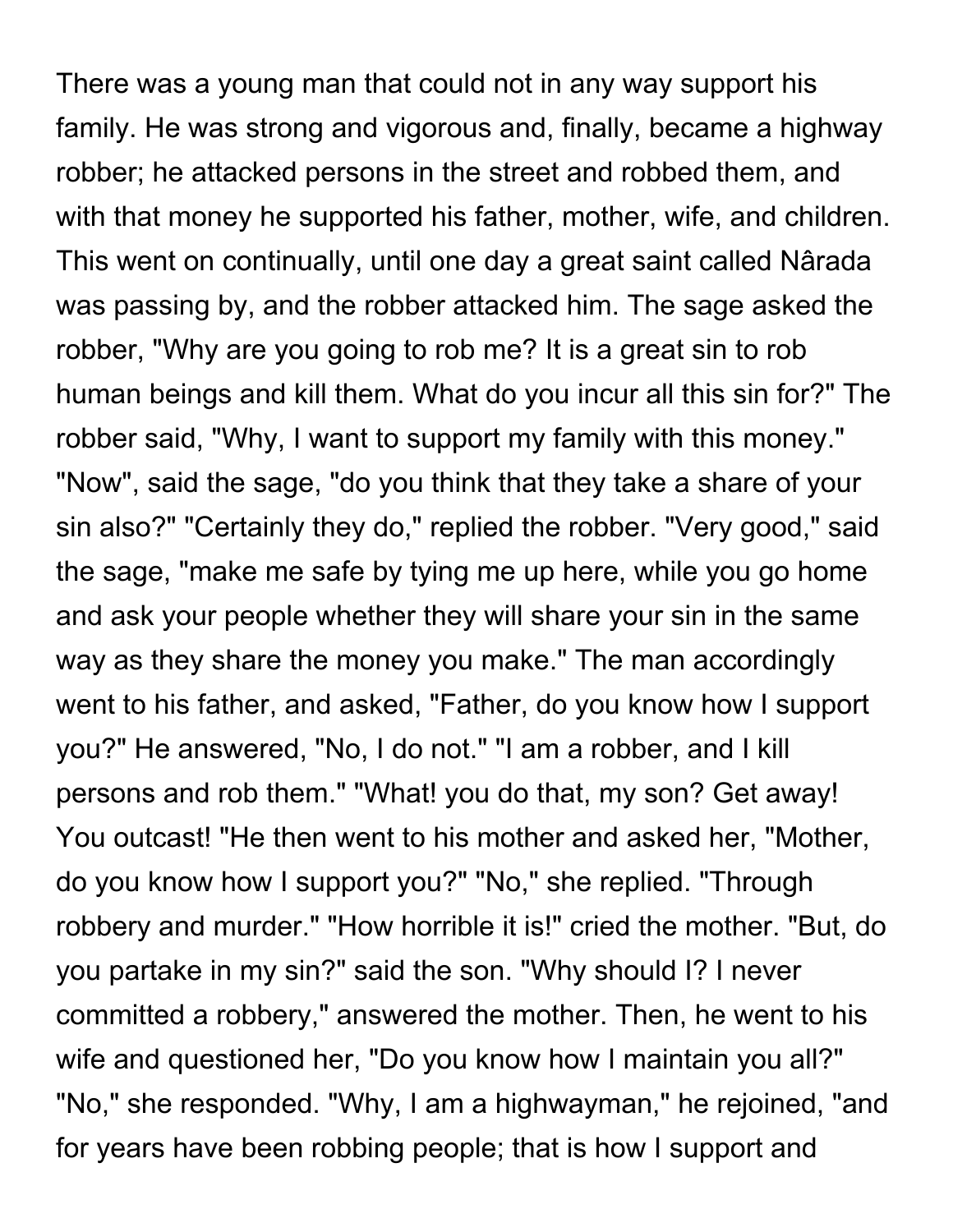maintain you all. And what I now want to know is, whether you are ready to share in my sin." "By no means. You are my husband, and it is your duty to support me."

The eyes of the robber were opened. "That is the way of the world — even my nearest relatives, for whom I have been robbing, will not share in my destiny." He came back to the place where he had bound the sage, unfastened his bonds, fell at his feet, recounted everything and said, "Save me! What can I do?" The sage said, "Give up your present course of life. You see that none of your family really loves you, so give up all these delusions. They will share your prosperity; but the moment you have nothing, they will desert you. There is none who will share in your evil, but they will all share in your good. Therefore worship Him who alone stands by us whether we are doing good or evil. He never leaves us, for love never drags down, knows no barter, no selfishness."

Then the sage taught him how to worship. And this man left everything and went into a forest. There he went on praying and meditating until he forgot himself so entirely that the ants came and built ant-hills around him and he was quite unconscious of it. After many years had passed, a voice came saying, "Arise, O sage! " Thus aroused he exclaimed, "Sage? I am a robber!" "No more 'robber'," answered the voice, "a purified sage art thou. Thine old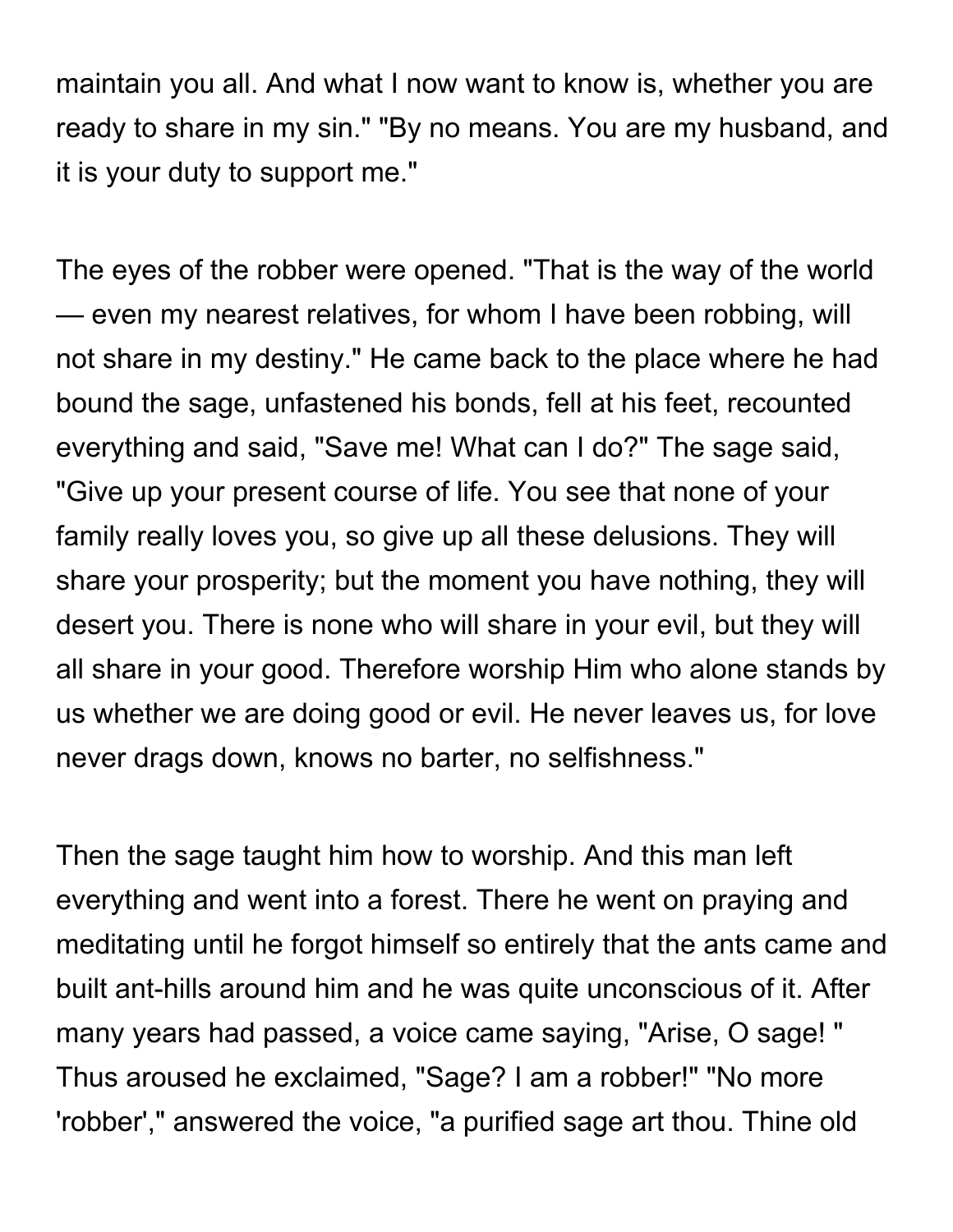name is gone. But now, since thy meditation was so deep and great that thou didst not remark even the ant-hills which surrounded thee, henceforth, thy name shall be Valmiki — 'he that was born in the ant-hill'." So, he became a sage.

And this is how he became a poet. One day as this sage, Valmiki, was going to bathe in the holy river Ganga, he saw a pair of doves wheeling round and round, and kissing each other. The sage looked up and was pleased at the sight, but in a second an arrow whisked past him and killed the male dove. As the dove fell down on the ground, the female dove went on whirling round and round the dead body of its companion in grief. In a moment the poet became miserable, and looking round, he saw the hunter. "Thou art a wretch," he cried, "without the smallest mercy! Thy slaying hand would not even stop for love!" "What is this? What am I saying?" the poet thought to himself, "I have never spoken in this sort of way before." And then a voice came: "Be not afraid. This is poetry that is coming out of your mouth. Write the life of Rama in poetic language for the benefit of the world." And that is how the poem first began. The first verse sprang out of pits from the mouth of Valmiki, the first poet. And it was after that, that he wrote the beautiful Ramayana, "The Life of Rama".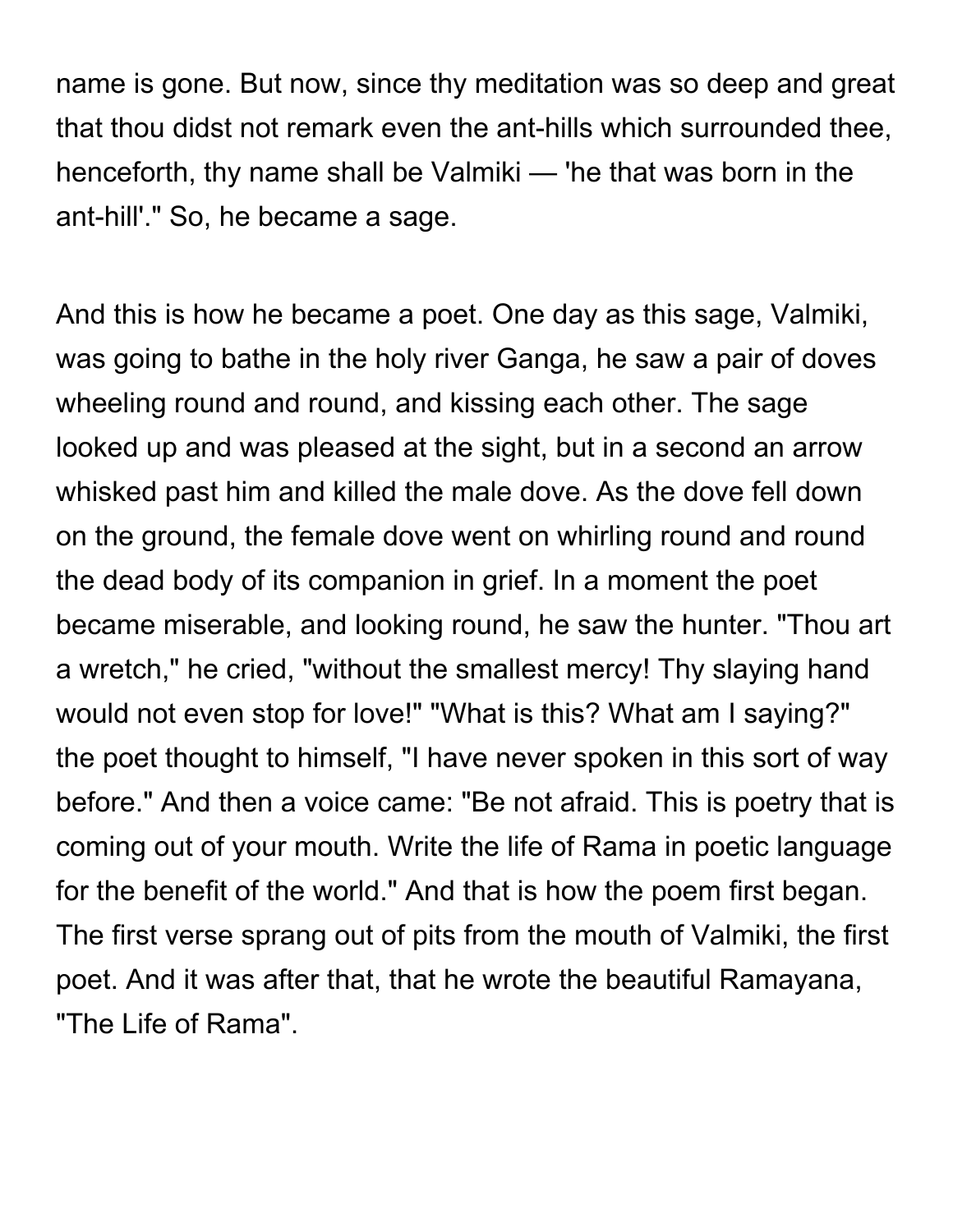There was an ancient Indian town called Ayodhyâ — and it exists even in modern times. The province in which it is still located is called Oudh, and most of you may have noticed it in the map of India. That was the ancient Ayodhya. There, in ancient times, reigned a king called Dasharatha. He had three queens, but the king had not any children by them. And like good Hindus, the king and the queens, all went on pilgrimages fasting and praying, that they might have children and, in good time, four sons were born. The eldest of them was Rama.

Now, as it should be, these four brothers were thoroughly educated in all branches of learning. To avoid future quarrels there was in ancient India a custom for the king in his own lifetime to nominate his eldest son as his successor, the Yuvarâja, young king, as he is called.

Now, there was another king, called Janaka, and this king had a beautiful daughter named Sitâ. Sita was found in a field; she was a daughter of the Earth, and was born without parents. The word "Sita" in ancient Sanskrit means the furrow made by a plough. In the ancient mythology of India you will find persons born of one parent only, or persons born without parents, born of sacrificial fire, born in the field, and so on — dropped from the clouds as it were.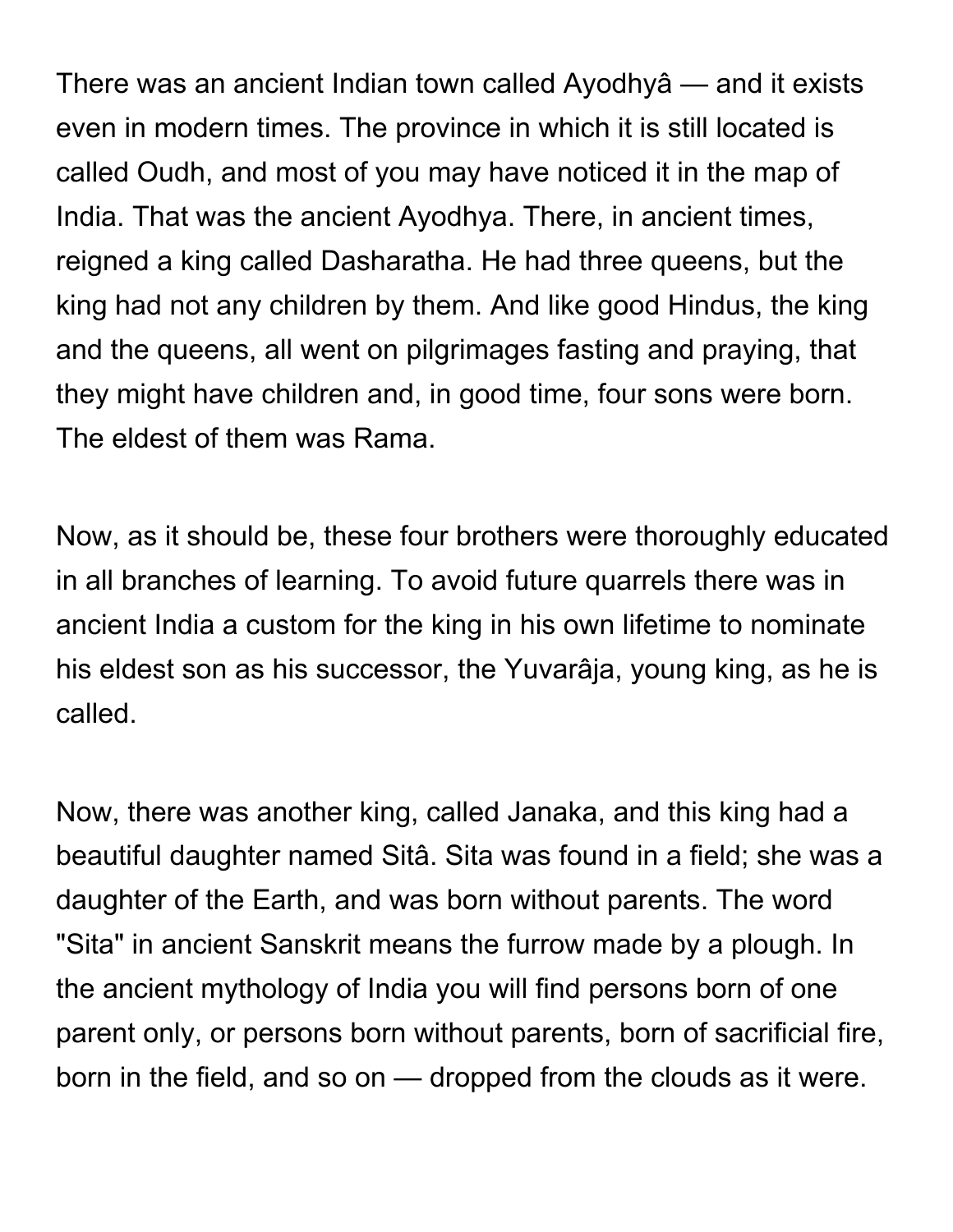All those sorts of miraculous birth were common in the mythological lore of India.

Sita, being the daughter of the Earth, was pure and immaculate. She was brought up by King Janaka. When she was of a marriageable age, the king wanted to find a suitable husband for her.

There was an ancient Indian custom called Svayamvara, by which the princesses used to choose husbands. A number of princes from different parts of the country were invited, and the princess in splendid array, with a garland in her hand, and accompanied by a crier who enumerated the distinctive claims of each of the royal suitors, would pass in the midst of those assembled before her, and select the prince she liked for her husband by throwing the garland of flowers round his neck. They would then be married with much pomp and grandeur.

There were numbers of princes who aspired for the hand of Sita; the test demanded on this occasion was the breaking of a huge bow, called Haradhanu. All the princes put forth all their strength to accomplish this feat, but failed. Finally, Rama took the mighty bow in his hands and with easy grace broke it in twain. Thus Sita selected Rama, the son of King Dasharatha for her husband, and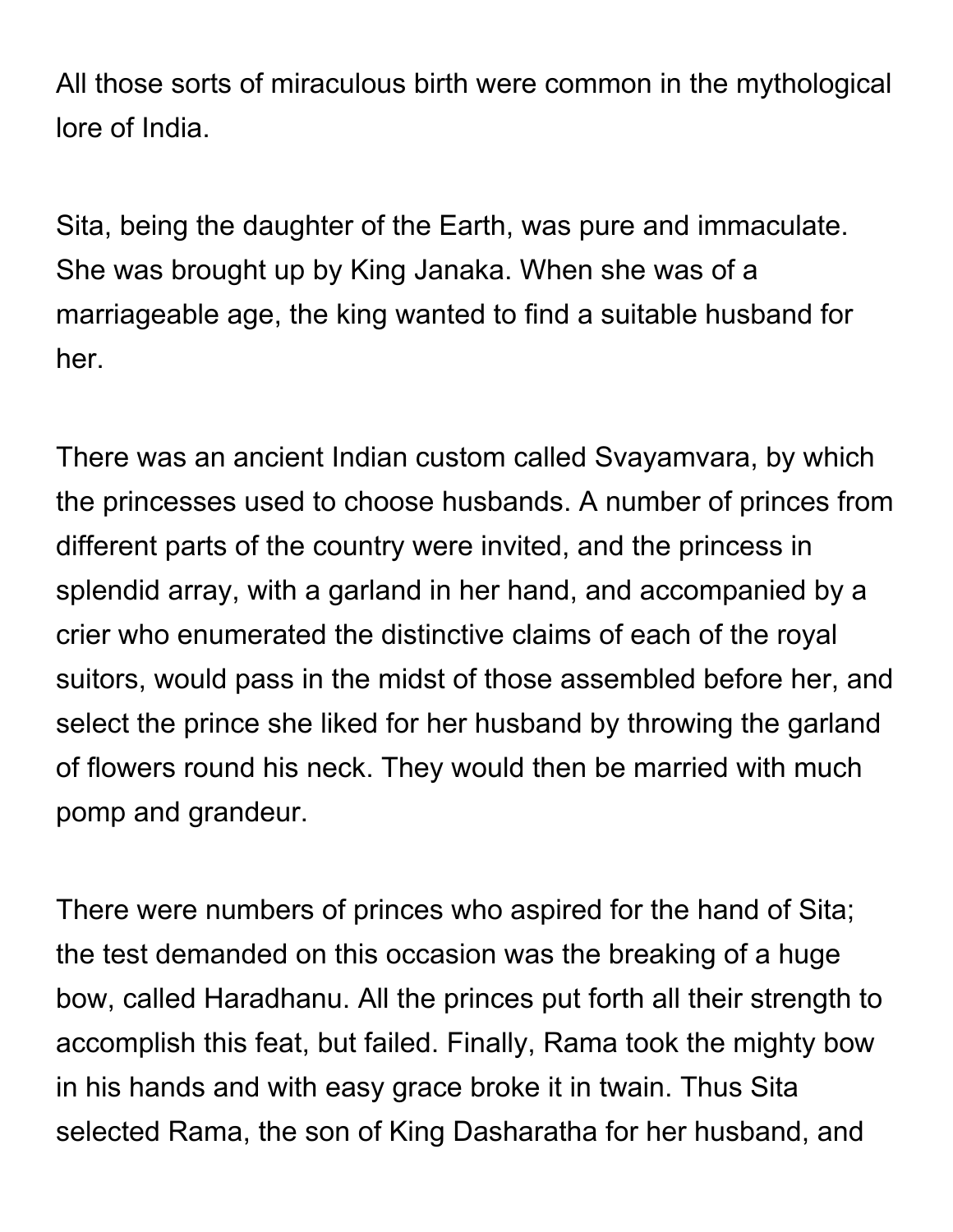they were wedded with great rejoicings. Then, Rama took his bride to his home, and his old father thought that the time was now come for him to retire and appoint Rama as Yuvaraja. Everything was accordingly made ready for the ceremony, and the whole country was jubilant over the affair, when the younger queen Kaikeyi was reminded by one of her maidservants of two promises made to her by the king long ago. At one time she had pleased the king very much, and he offered to grant her two boons: "Ask any two things in my power and I will grant them to you," said he, but she made no request then. She had forgotten all about it; but the evil-minded maidservant in her employ began to work upon her jealousy with regard to Rama being installed on the throne, and insinuated to her how nice it would be for her if her own son had succeeded the king, until the queen was almost mad with jealousy. Then the servant suggested to her to ask from the king the two promised boons: one would be that her own son Bharata should be placed on the throne, and the other, that Rama should be sent to the forest and be exiled for fourteen years.

Now, Rama was the life and soul of the old king and when this wicked request was made to him, he as a king felt he could not go back on his word. So he did not know what to do. But Rama came to the rescue and willingly offered to give up the throne and go into exile, so that his father might not be guilty of falsehood. So Rama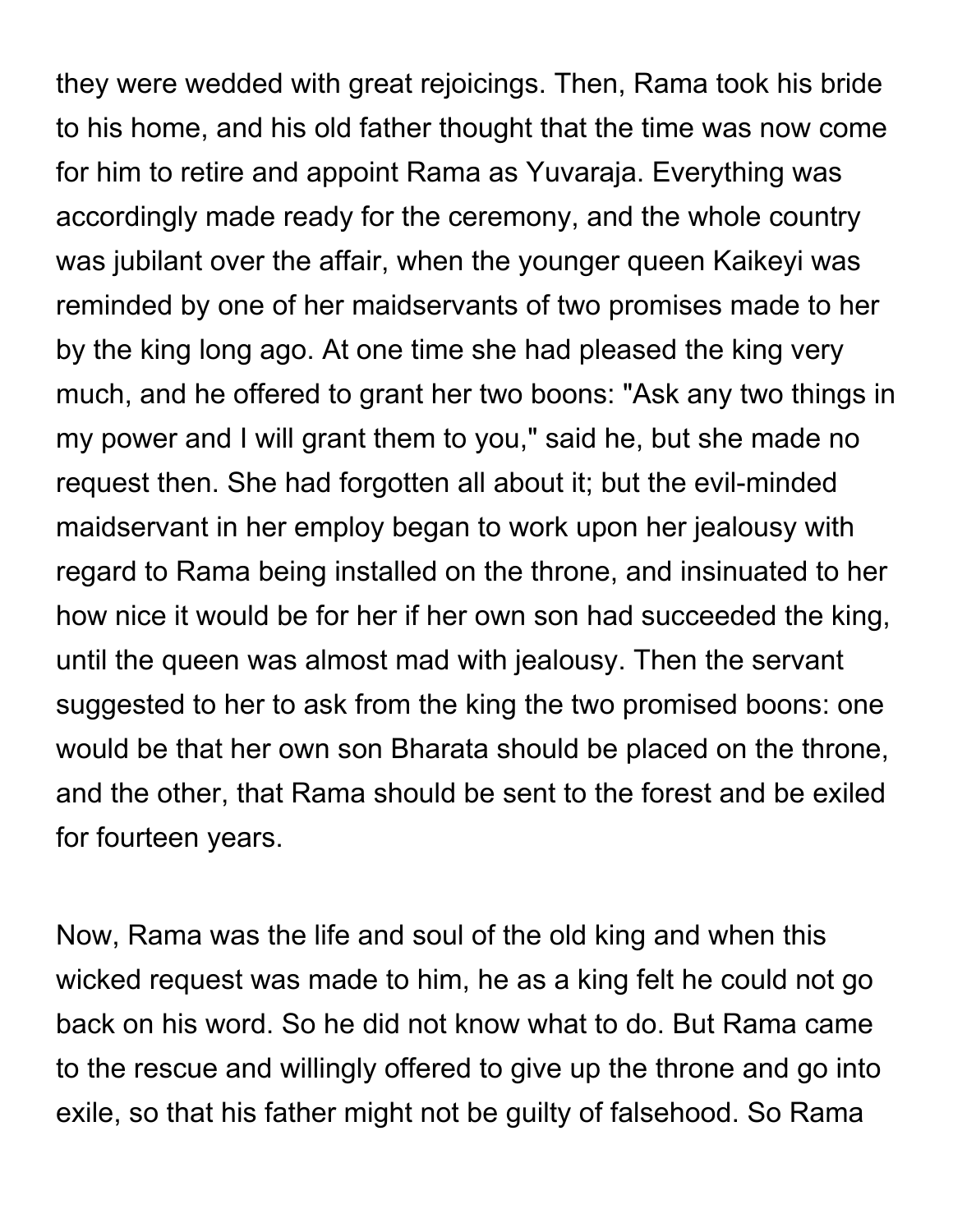went into exile for fourteen years, accompanied by his loving wife Sita and his devoted brother Lakshmana, who would on no account be parted from him.

The Aryans did not know who were the inhabitants of these wild forests. In those days the forest tribes they called "monkeys", and some of the so-called "monkeys", if unusually strong and powerful, were called "demons".

So, into the forest, inhabited by demons and monkeys, Rama, Lakshmana, and Sita went. When Sita had offered to accompany Rama, he exclaimed, "How can you, a princess, face hardships and accompany me into a forest full of unknown dangers!" But Sita replied, "Wherever Rama goes, there goes Sita. How can you talk of 'princess' and 'royal birth' to me? I go before you!" So, Sita went. And the younger brother, he also went with them. They penetrated far into the forest, until they reached the river Godâvari. On the banks of the river they built little cottages, and Rama and Lakshmana used to hunt deer and collect fruits. After they had lived thus for some time, one day there came a demon giantess. She was the sister of the giant king of Lanka (Ceylon). Roaming through the forest at will, she came across Rama, and seeing that he was a very handsome man, she fell in love with him at once. But Rama was the purest of men, and also he was a married man; so of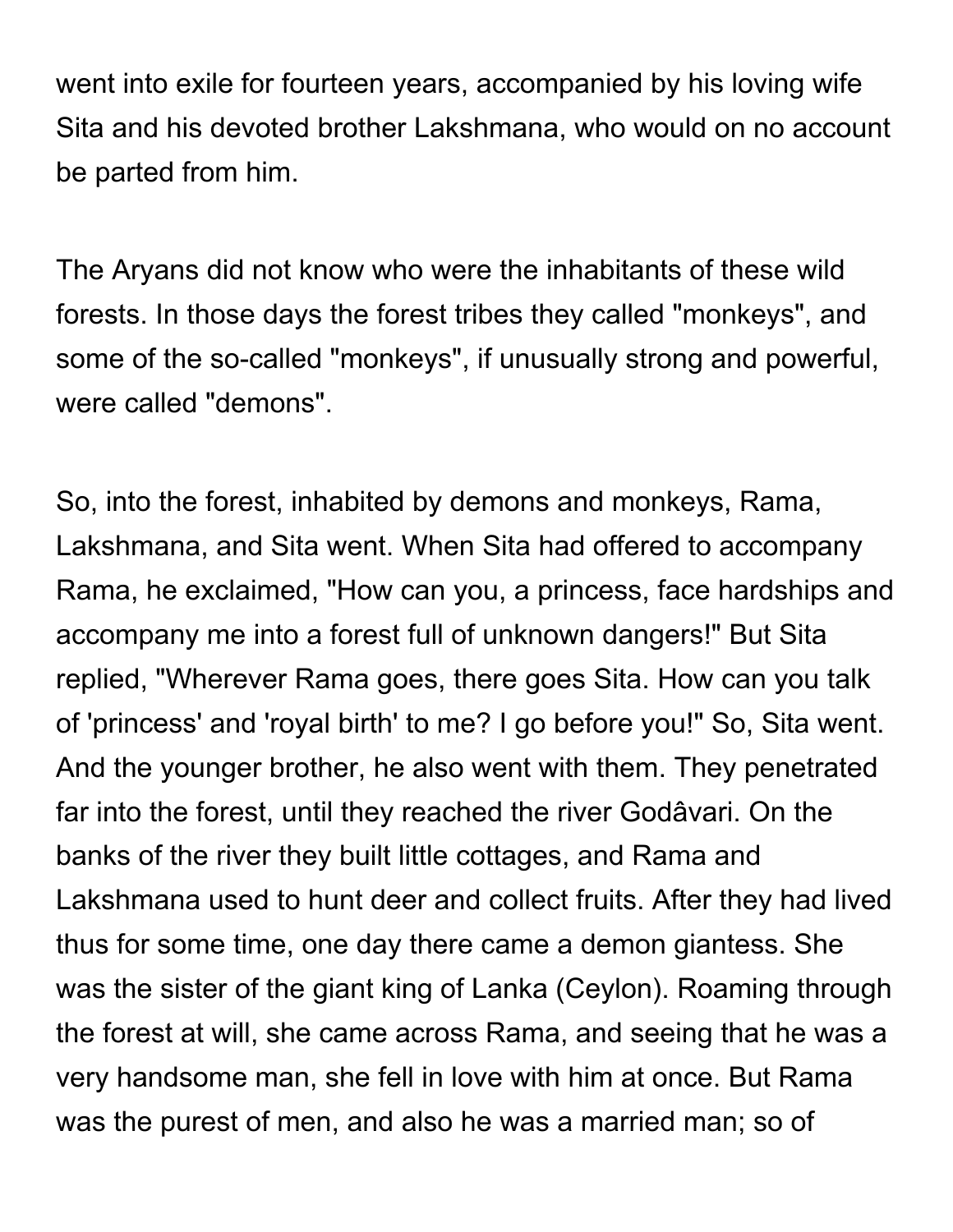course he could not return her love. In revenge, she went to her brother, the giant king, and told him all about the beautiful Sita, the wife of Rama.

Rama was the most powerful of mortals; there were no giants or demons or anybody else strong enough to conquer him. So, the giant king had to resort to subterfuge. He got hold of another giant who was a magician and changed him into a beautiful golden deer; and the deer went prancing round about the place where Rama lived, until Sita was fascinated by its beauty and asked Rama to go and capture the deer for her. Rama went into the forest to catch the deer, leaving his brother in charge of Sita. Then Lakshmana laid a circle of fire round the cottage, and he said to Sita, "Today I see something may befall you; and, therefore, I tell you not to go outside of this magic circle. Some danger may befall you if you do." In the meanwhile, Rama had pierced the magic deer with his arrow, and immediately the deer, changed into the form of a man, died.

Immediately, at the cottage was heard the voice of Rama, crying, "Oh, Lakshmana, come to my help!" and Sita said, ''Lakshmana, go at once into the forest to help Rama! ""That is not Rama's voice," protested Lakshmana. But at the entreaties of Sita, Lakshmana had to go in search of Rama. As soon as he went away, the giant king, who had taken the form of a mendicant monk, stood at the gate and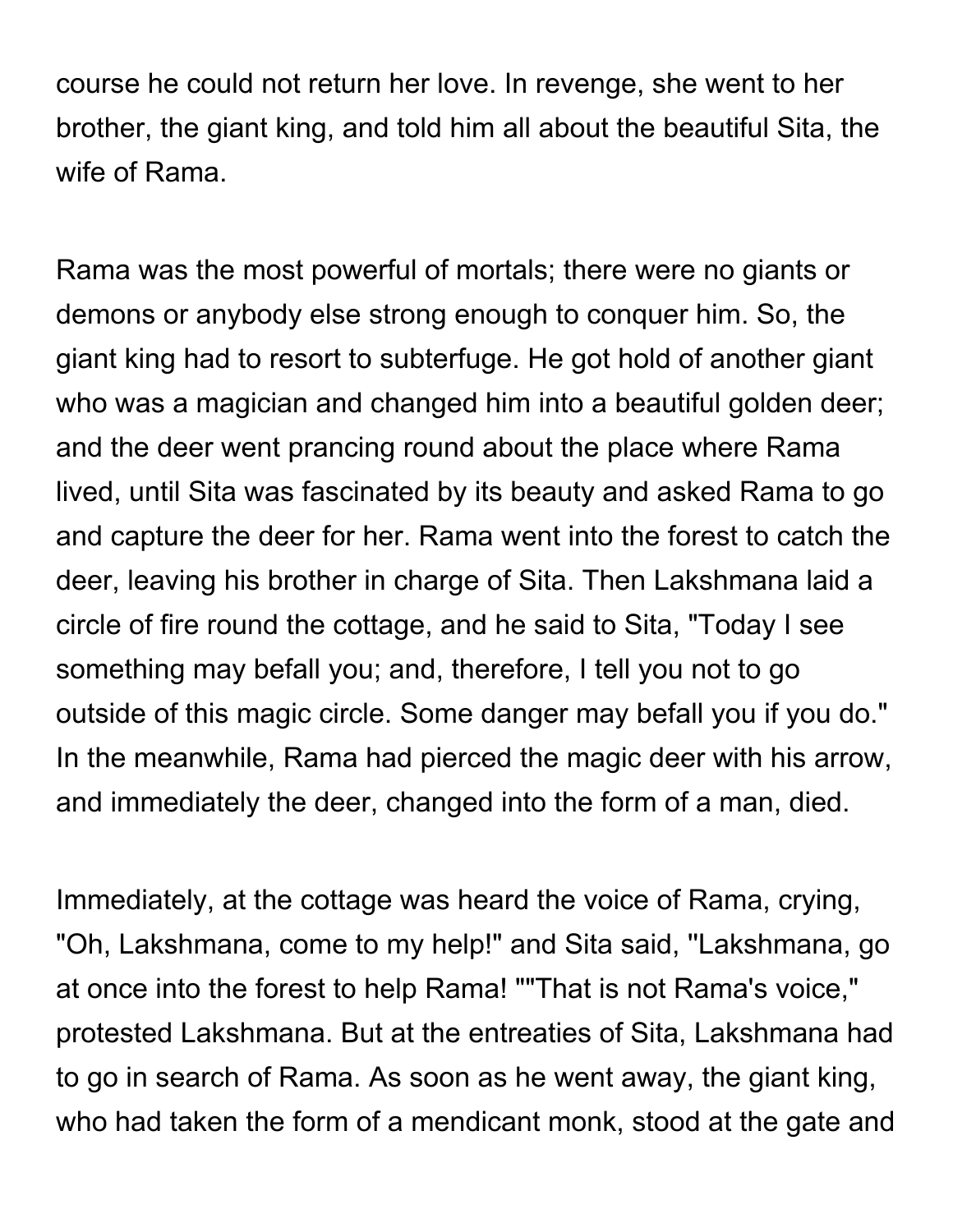asked for alms. "Wait awhile," said Sita, "until my husband comes back and I will give you plentiful alms." "I cannot wait, good lady," said he, "I am very hungry, give me anything you have." At this, Sita, who had a few fruits in the cottage, brought them out. But the mendicant monk after many persuasions prevailed upon her to bring the alms to him, assuring her that she need have no fear as he was a holy person. So Sita came out of the magic circle, and immediately the seeming monk assumed his giant body, and grasping Sita in his arms he called his magic chariot, and putting her therein, he fled with the weeping Sita. Poor Sita! She was utterly helpless, nobody, was there to come to her aid. As the giant was carrying her away, she took off a few of the ornaments from her arms and at intervals dropped them to the grounds

She was taken by Râvana to his kingdom, Lanka, the island of Ceylon. He made peals to her to become his queen, and tempted her in many ways to accede to his request. But Sita who was chastity itself, would not even speak to the giant; and he to punish her, made her live under a tree, day and night, until she should consent to be his wife.

When Rama and Lakshmana returned to the cottage and found that Sita was not there, their grief knew no bounds. They could not imagine what had become of her. The two brothers went on,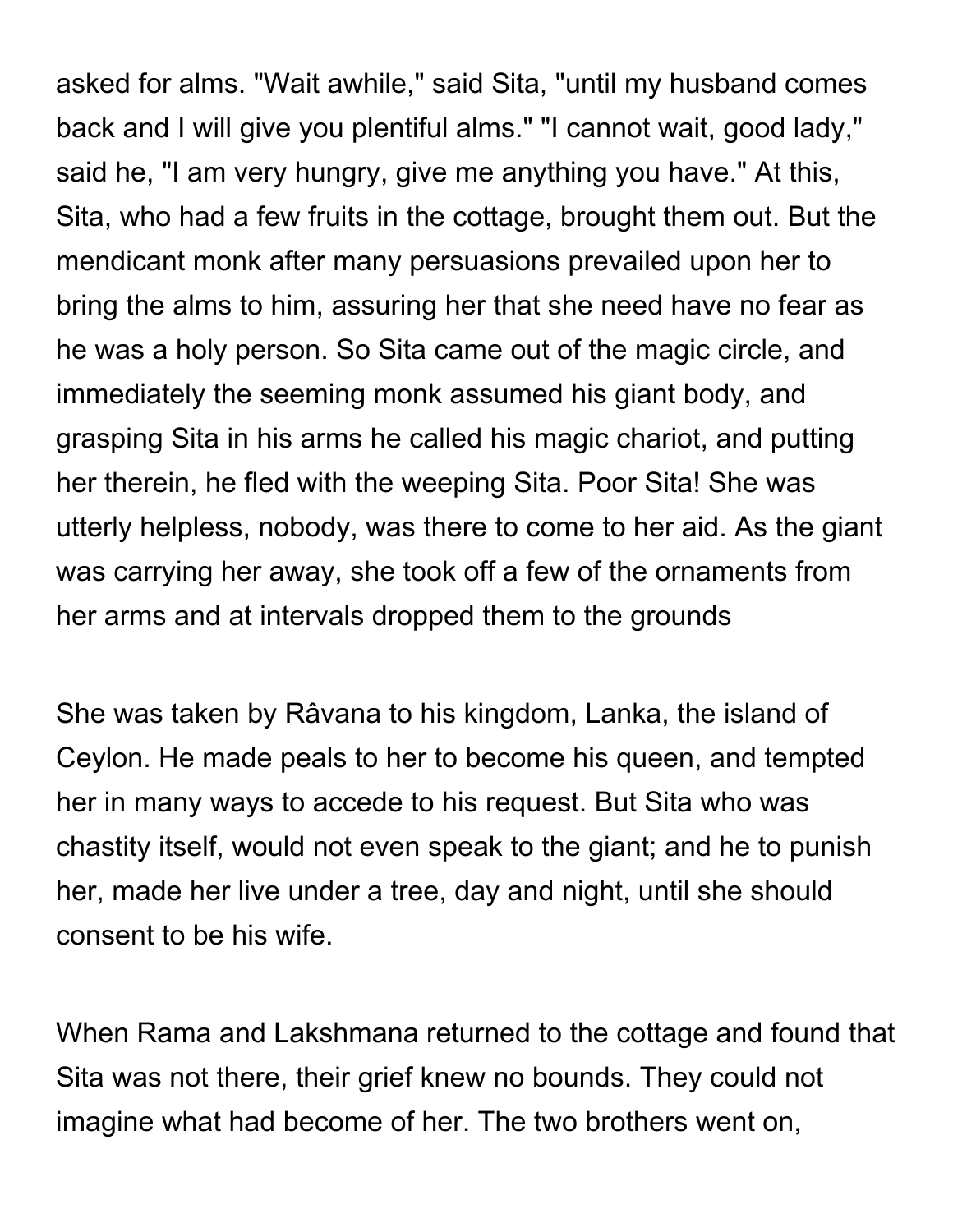seeking, seeking everywhere for Sita, but could find no trace of her. After long searching, they came across a group of "monkeys", and in the midst of them was Hanumân, the "divine monkey". Hanuman, the best of the monkeys, became the most faithful servant of Rama and helped him in rescuing Sita, as we shall see later on. His devotion to Rama was so great that he is still worshipped by the Hindus as the ideal of a true servant of the Lord. You see, by the "monkeys" and "demons" are meant the aborigines of South India.

So, Rama, at last, fell in with these monkeys. They told him that they had seen flying through the sky a chariot, in which was seated a demon who was carrying away a most beautiful lady, and that she was weeping bitterly, and as the chariot passed over their heads she dropped one of her ornaments to attract their attention. Then they showed Rama the ornament. Lakshmana took up the ornament, and said, "I do not know whose ornament this is." Rama took it from him and recognised it at once, saying, "Yes, it is Sita's." Lakshmana could not recognise the ornament, because in India the wife of the elder brother was held in so much reverence that he had never looked upon the arms and the neck of Sita. So you see, as it was a necklace, he did not know whose it was. There is in this episode a touch of the old Indian custom. Then, the monkeys told Rama who this demon king was and where he lived, and then they all went to seek for him.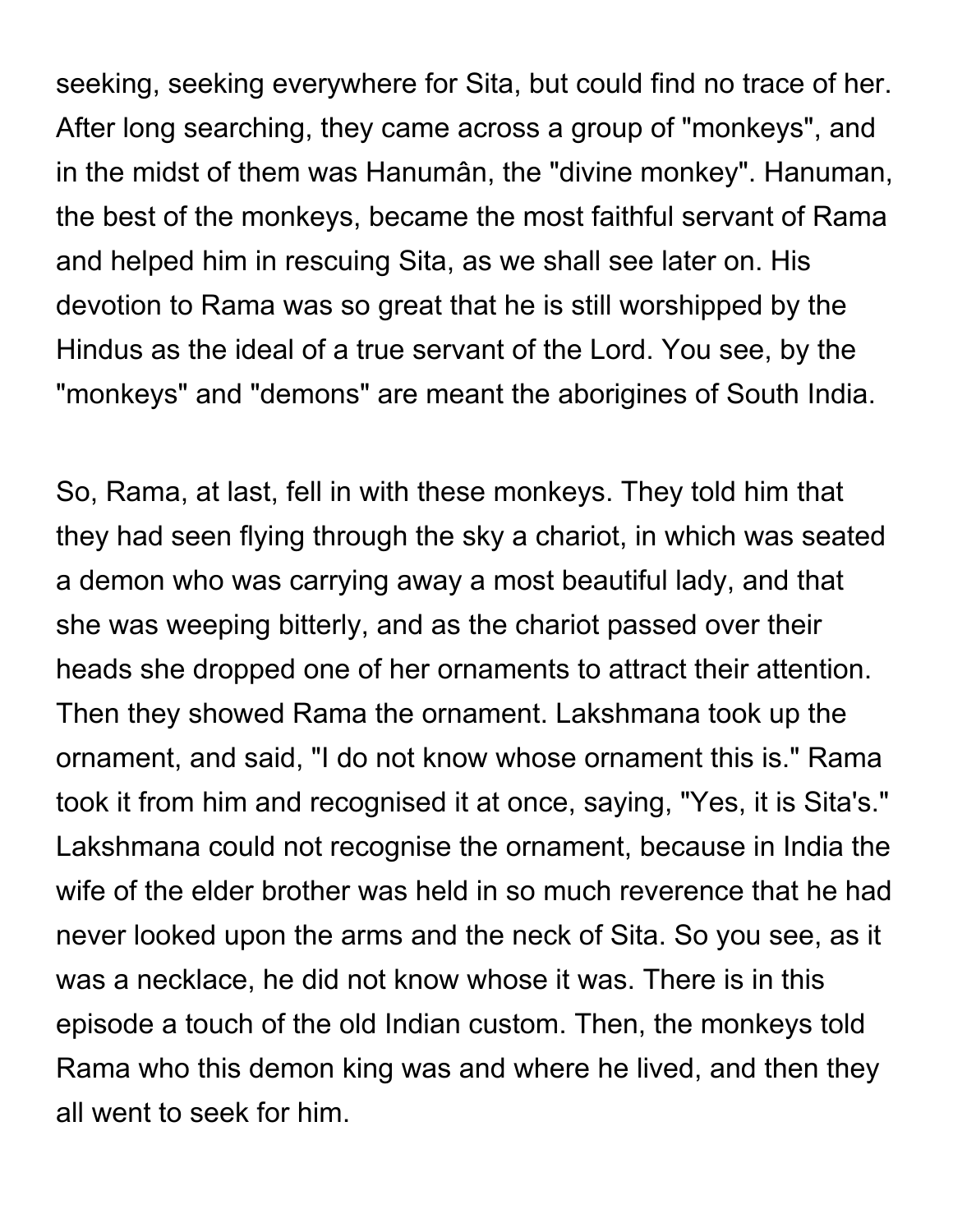Now, the monkey-king Vâli and his younger brother Sugriva were then fighting amongst themselves for the kingdom. The younger brother was helped by Rama, and he regained the kingdom from Vali, who had driven him away; and he, in return, promised to help Rama. They searched the country all round, but could not find Sita. At last Hanuman leaped by one bound from the coast of India to the island of Ceylon, and there went looking all over Lanka for Sita, but nowhere could he find her.

You see, this giant king had conquered the gods, the men, in fact the whole world; and he had collected all the beautiful women and made them his concubines. So, Hanuman thought to himself, "Sita cannot be with them in the palace. She would rather die than be in such a place." So Hanuman went to seek for her elsewhere. At last, he found Sita under a tree, pale and thin, like the new moon that lies low in the horizon. Now Hanuman took the form of a little monkey and settled on the tree, and there he witnessed how giantesses sent by Ravana came and tried to frighten Sita into submission, but she would not even listen to the name of the giant king.

Then, Hanuman came nearer to Sita and told her how he became the messenger of Rama, who had sent him to find out where Sita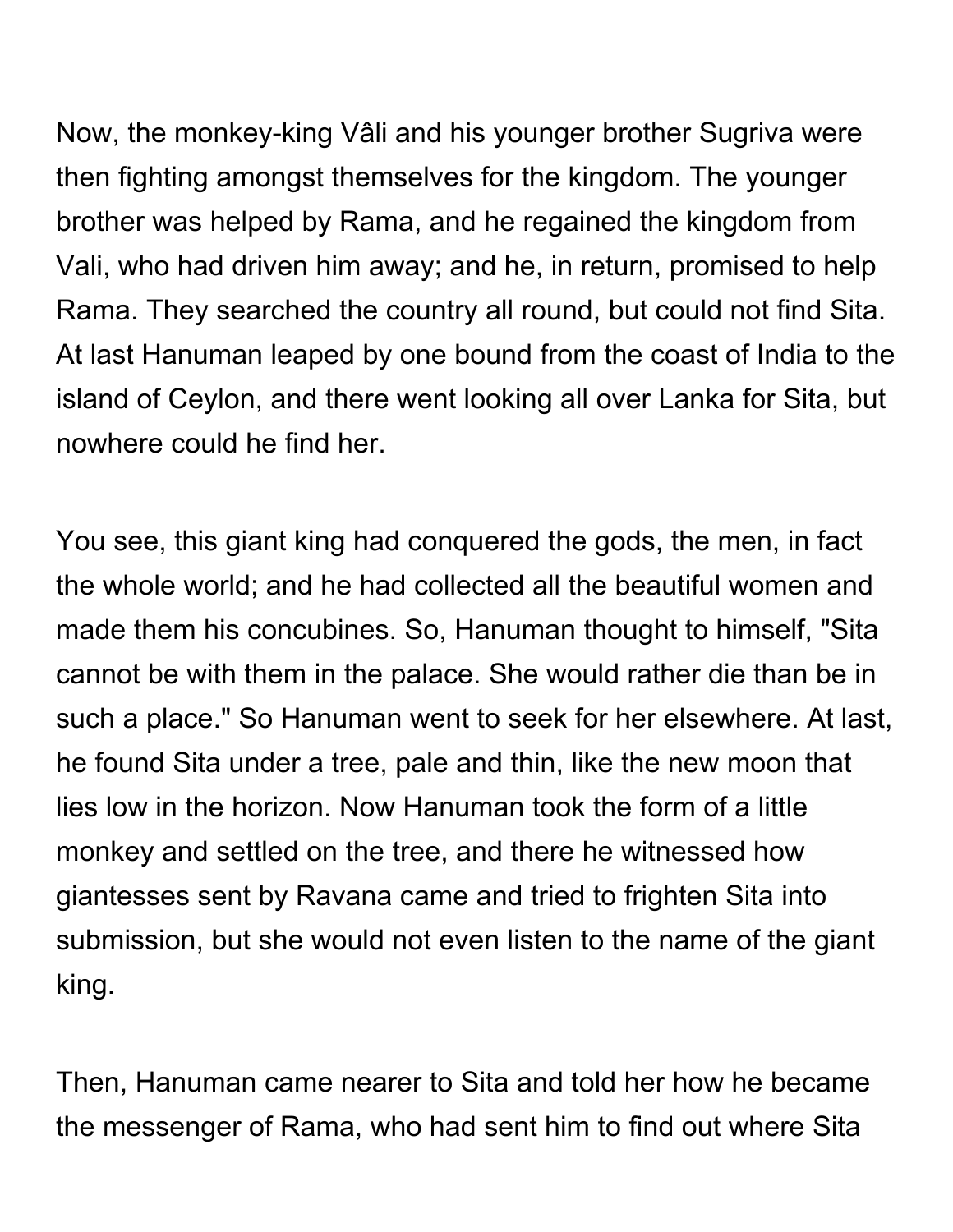was; and Hanuman showed to Sita the signet ring which Rama had given as a token for establishing his identity. He also informed her that as soon as Rama would know her whereabouts, he would come with an army and conquer the giant and recover her. However, he suggested to Sita that if she wished it, he would take her on his shoulders and could with one leap clear the ocean and get back to Rama. But Sita could not bear the idea, as she was chastity itself, and could not touch the body of any man except her husband. So, Sita remained where she was. But she gave him a jewel from her hair to carry to Rama; and with that Hanuman returned.

Learning everything about Sita from Hanuman, Rama collected an army, and with it marched towards the southernmost point of India. There Rama's monkeys built a huge bridge, called Setu-Bandha, connecting India with Ceylon. In very low water even now it is possible to cross from India to Ceylon over the sand-banks there.

Now Rama was God incarnate, otherwise, how could he have done all these things? He was an Incarnation of God, according to the Hindus. They in India believe him to be the seventh Incarnation of God.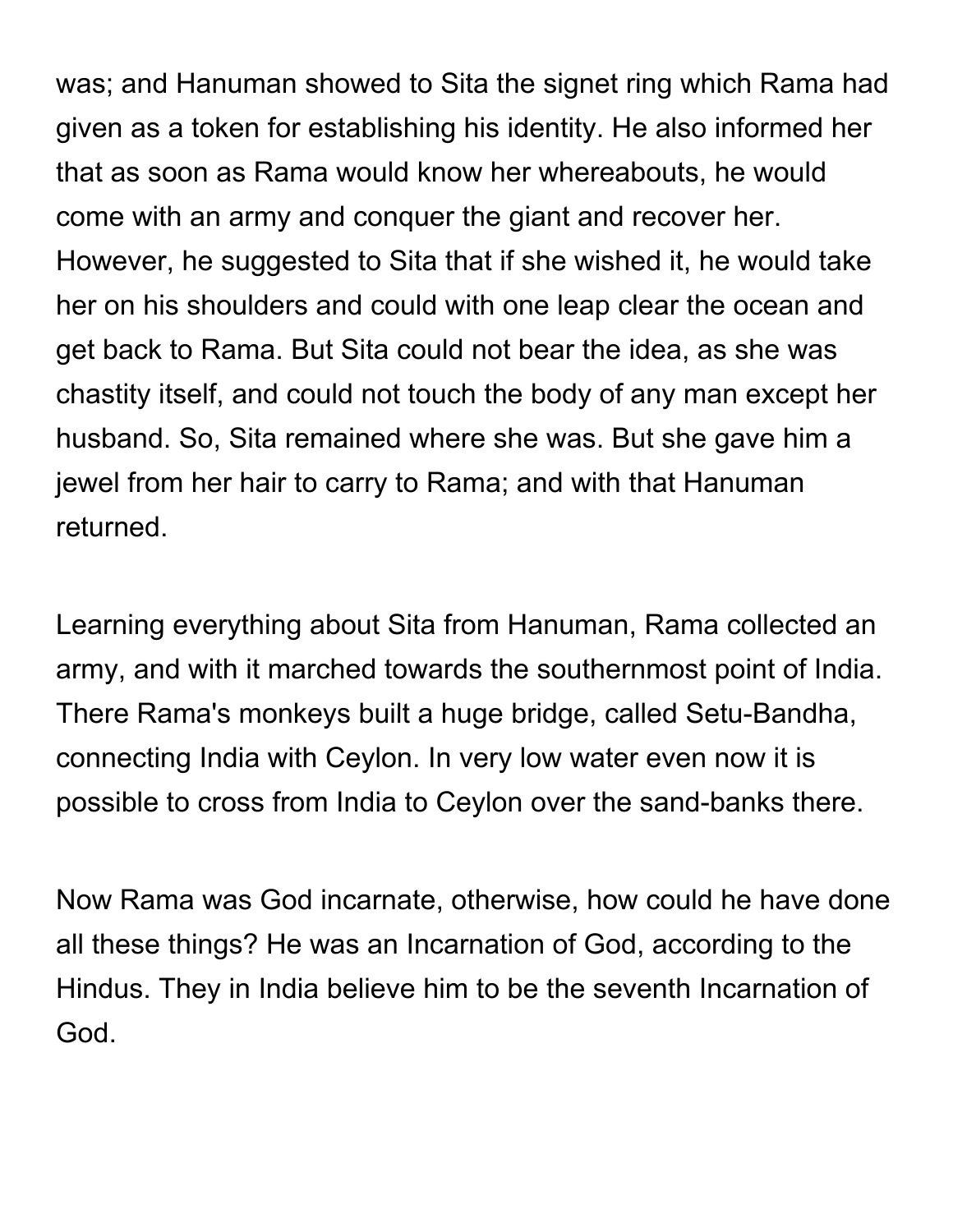The monkeys removed whole hills, placed them in the sea and covered them with stones and trees, thus making a huge embankment. A little squirrel, so it is said, was there rolling himself in the sand and running backwards and forwards on to the bridge and shaking himself. Thus in his small way he was working for the bridge of Rama by putting in sand. The monkeys laughed, for they were bringing whole mountains, whole forests, huge loads of sand for the bridge — so they laughed at the little squirrel rolling in the sand and then shaking himself. But Rama saw it and remarked: "Blessed be the little squirrel; he is doing his work to the best of his ability, and he is therefore quite as great as the greatest of you." Then he gently stroked the squirrel on the back, and the marks of Rama's fingers, running lengthways, are seen on the squirrel's back to this day.

Now, when the bridge was finished, the whole army of monkeys, led by Rama and his brother entered Ceylon. For several months afterwards tremendous war and bloodshed followed. At last, this demon king, Ravana, was conquered and killed; and his capital, with all the palaces and everything, which were entirely of solid gold, was taken. In far-away villages in the interior of India, when I tell them that I have been in Ceylon, the simple folk say, "There, as our books tell, the houses are built of gold." So, all these golden cities fell into the hands of Rama, who gave them over to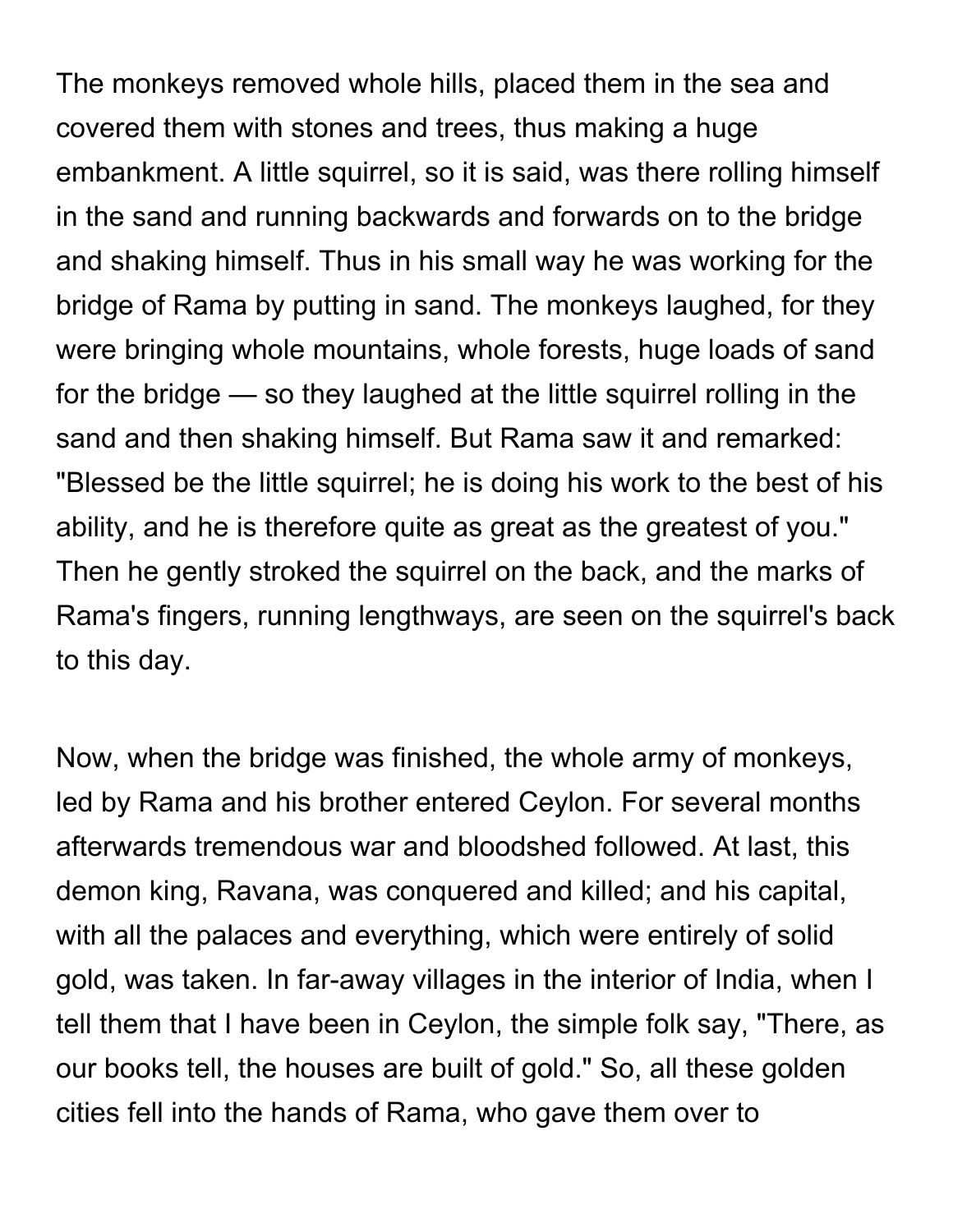Vibhishana, the younger brother of Ravana, and seated him on the throne in the place of his brother, as a return for the valuable services rendered by him to Rama during the war.

Then Rama with Sita and his followers left Lanka. But there ran a murmur among the followers. "The test! The test!" they cried, "Sita has not given the test that she was perfectly pure in Ravana's household.'' "Pure! she is chastity itself" exclaimed Rama. "Never mind! We want the test," persisted the people. Subsequently, a huge sacrificial fire was made ready, into which Sita had to plunge herself. Rama was in agony, thinking that Sita was lost; but in a moment, the God of fire himself appeared with a throne upon his head, and upon the throne was Sita. Then, there was universal rejoicing, and everybody was satisfied.

Early during the period of exile, Bharata, the younger brother had come and informed Rama, of the death of the old king and vehemently insisted on his occupying the throne. During Rama's exile Bharata would on no account ascend the throne and out of respect placed a pair of Rama's wooden shoes on it as a substitute for his brother. Then Rama returned to his capital, and by the common consent of his people he became the king of Ayodhya.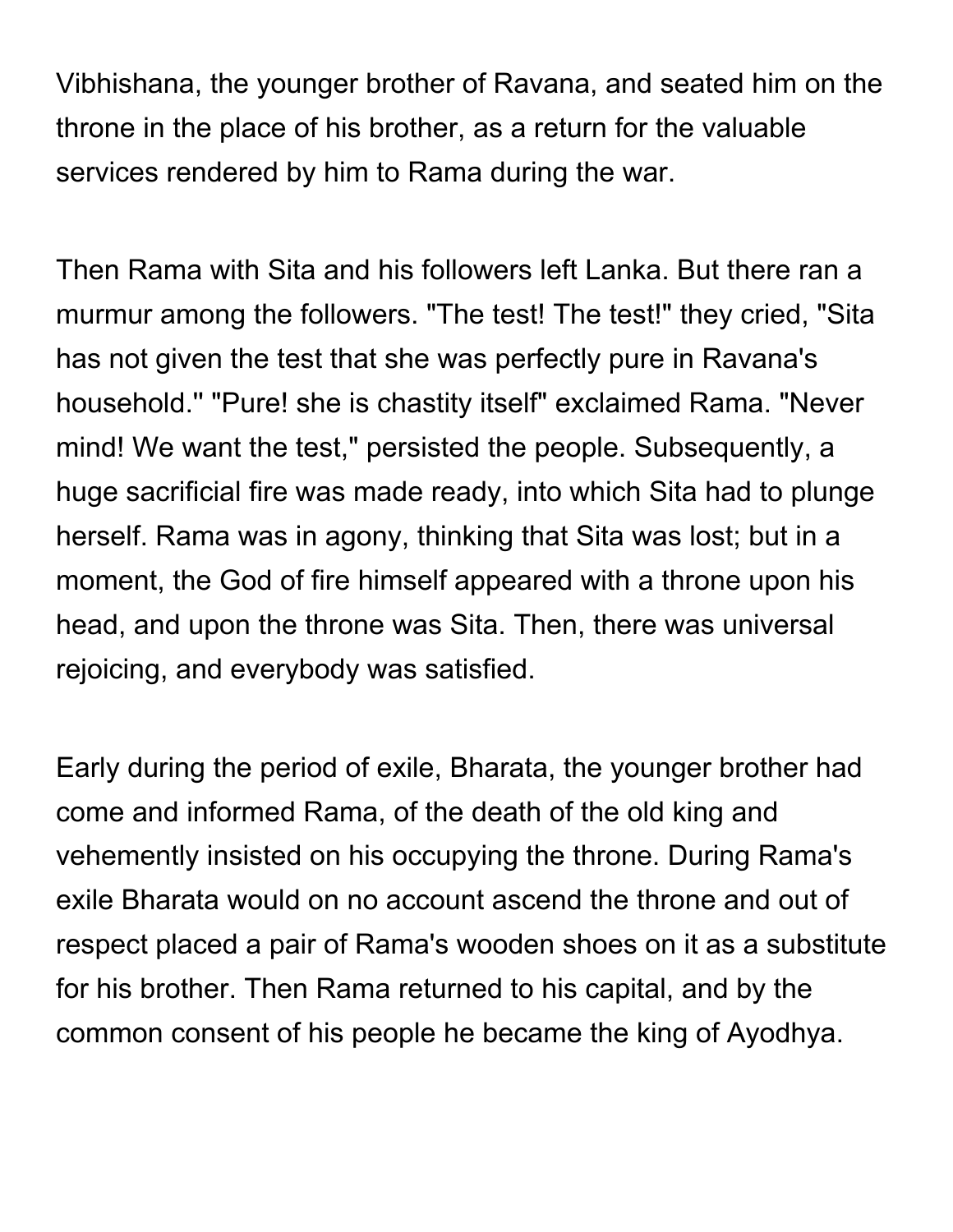After Rama regained his kingdom, he took the necessary vows which in olden times the king had to take for the benefit of his people. The king was the slave of his people, and had to bow to public opinion, as we shall see later on. Rama passed a few years in happiness with Sita, when the people again began to murmur that Sita had been stolen by a demon and carried across the ocean. They were not satisfied with the former test and clamoured for another test, otherwise she must be banished.

In order to satisfy the demands of the people, Sita was banished, and left to live in the forest, where was the hermitage of the sage and poet Valmiki. The sage found poor Sita weeping and forlorn, and hearing her sad story, sheltered her in his Âshrama. Sita was expecting soon to become a mother, and she gave birth to twin boys. The poet never told the children who they were. He brought them up together in the Brahmachârin life. He then composed the poem known as Ramayana, set it to music, and dramatised it.

The drama, in India, was a very holy thing. Drama and music are themselves held to be religion. Any song — whether it be a love-song or otherwise — if one's whole soul is in that song, one attains salvation, one has nothing else to do. They say it leads to the same goal as meditation.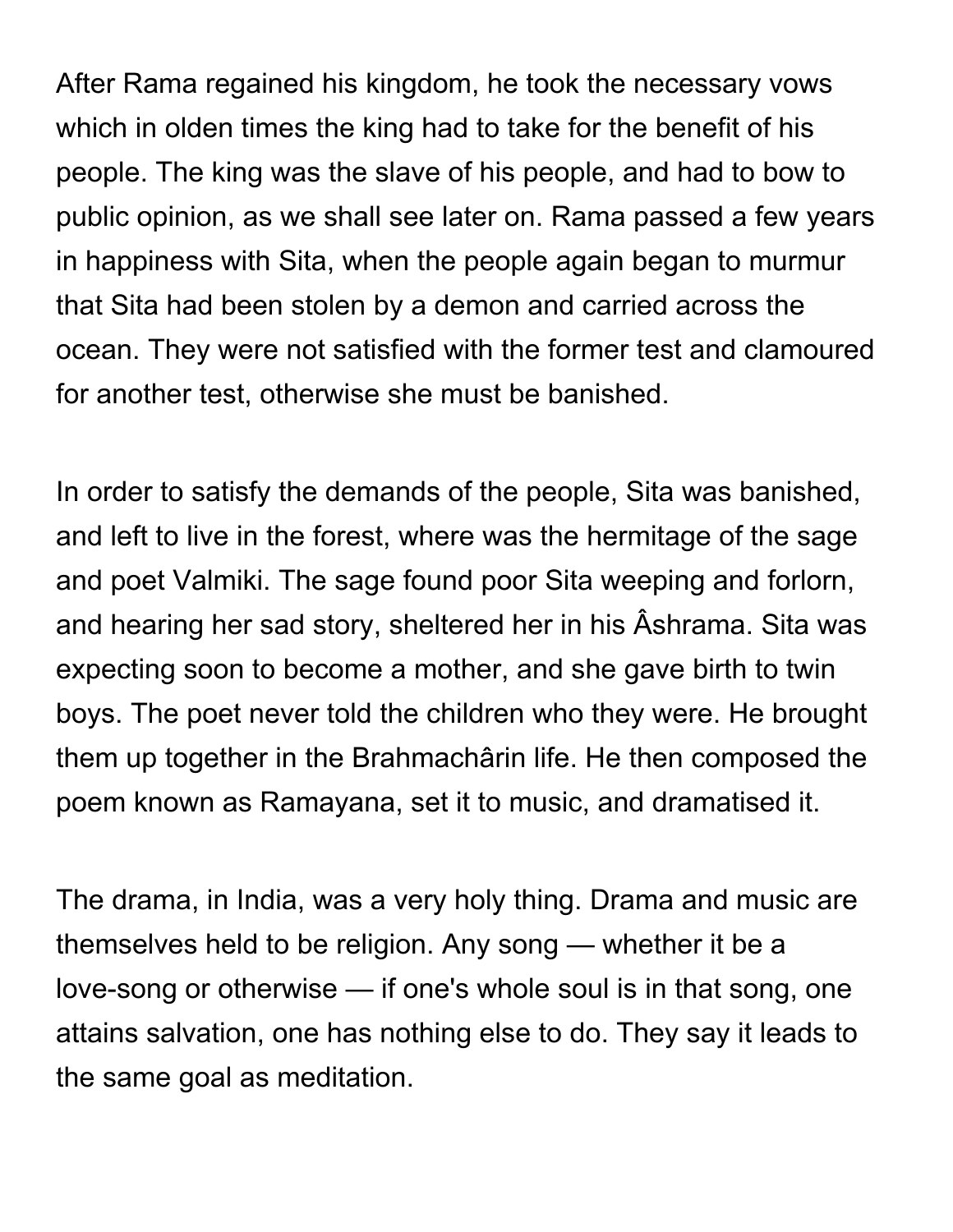So, Valmiki dramatised "The Life of Rama", and taught Rama's two children how to recite and sing it.

There came a time when Rama was going to perform a huge sacrifice, or Yajna, such as the old kings used to celebrate. But no ceremony in India can be performed by a married man without his wife: he must have the wife with him, the Sahadharmini, the "co-religionist" — that is the expression for a wife. The Hindu householder has to perform hundreds of ceremonies, but not one can be duly performed according to the Shâstras, if he has not a wife to complement it with her part in it.

Now Rama's wife was not with him then, as she had been banished. So, the people asked him to marry again. But at this request Rama for the first time in his life stood against the people. He said, "This cannot be. My life is Sita's." So, as a substitute, a golden statue of Sita was made, in order that the; ceremony could be accomplished. They arranged even a dramatic entertainment, to enhance the religious feeling in this great festival. Valmiki, the great sage-poet, came with his pupils, Lava and Kusha, the unknown sons of Rama. A stage had been erected and everything was ready for the performance. Rama and his brothers attended with all his nobles and his people — a vast audience. Under the direction of Valmiki, the life of Rama was sung by Lava and Kusha, who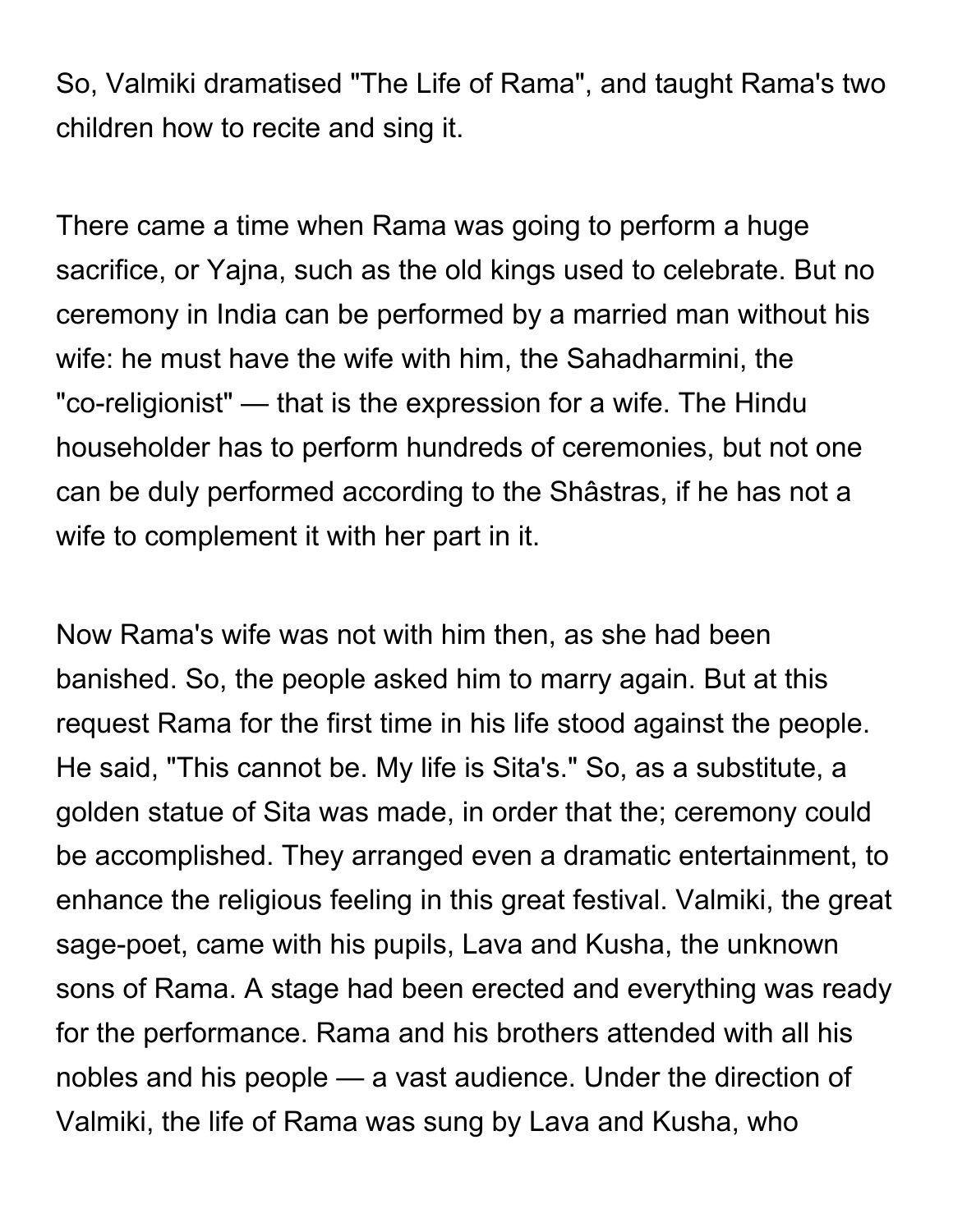fascinated the whole assembly by their charming voice and appearance. Poor Rama was nearly maddened, and when in the drama, the scene of Sita's exile came about, he did not know what to do. Then the sage said to him, "Do not be grieved, for I will show you Sita." Then Sita was brought upon the stage and Rama delighted to see his wife. All of a sudden, the old murmur arose: "The test! The test!" Poor Sita was so terribly overcome by the repeated cruel slight on her reputation that it was more than she could bear. She appealed to the gods to testify to her innocence, when the Earth opened and Sita exclaimed, "Here is the test", and vanished into the bosom of the Earth. The people were taken aback at this tragic end. And Rama was overwhelmed with grief.

A few days after Sita's disappearance, a messenger came to Rama from the gods, who intimated to him that his mission on earth was finished and he was to return to heaven. These tidings brought to him the recognition of his own real Self. He plunged into the waters of Sarayu, the mighty river that laved his capital, and joined Sita in the other world.

This is the great, ancient epic of India. Rama and Sita are the ideals of the Indian nation. All children, especially girls, worship Sita. The height of a woman's ambition is to be like Sita, the pure, the devoted, the all-suffering! When you study these characters,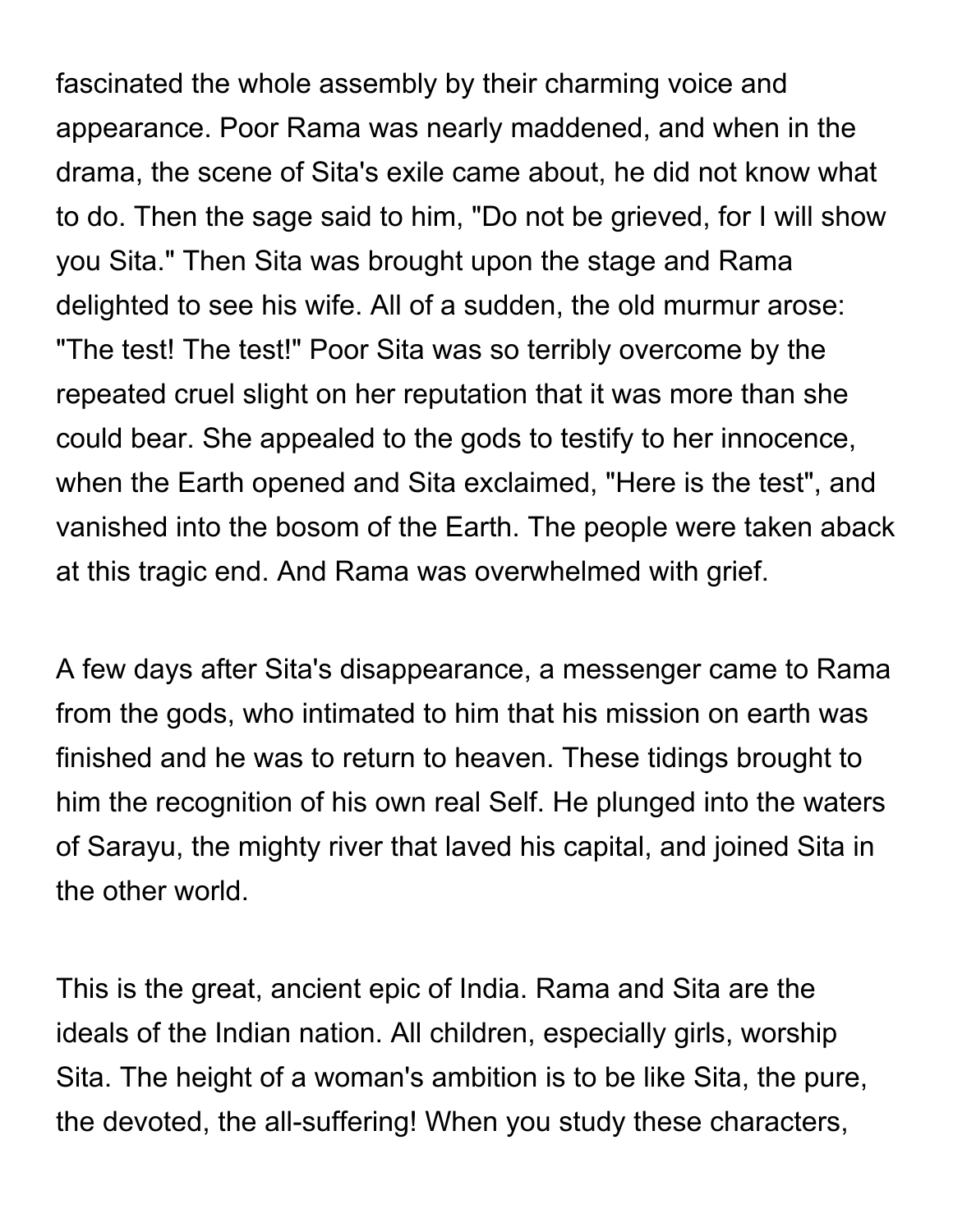you can at once find out how different is the ideal in India from that of the West. For the race, Sita stands as the ideal of suffering. The West says, "Do! Show your power by doing." India says, "Show your power by suffering." The West has solved the problem of how much a man can have: India has solved the problem of how little a man can have. The two extremes, you see. Sita is typical of India — the idealised India. The question is not whether she ever lived, whether the story is history or not, we know that the ideal is there. There is no other Paurânika story that has so permeated the whole nation, so entered into its very life, and has so tingled in every drop of blood of the race, as this ideal of Sita. Sita is the name in India for everything that is good, pure and holy — everything that in woman we call womanly. If a priest has to bless a woman he says, "Be Sita!" If he blesses a child, he says "Be Sita!" They are all children of Sita, and are struggling to be Sita, the patient, the all-suffering, the ever-faithful, the ever-pure wife. Through all this suffering she experiences, there is not one harsh word against Rama. She takes it as her own duty, and performs her own part in it. Think of the terrible injustice of her being exiled to the forest! But Sita knows no bitterness. That is, again, the Indian ideal. Says the ancient Buddha, "When a man hurts you, and you turn back to hurt him, that would not cure the first injury; it would only create in the world one more wickedness." Sita was a true Indian by nature; she never returned injury.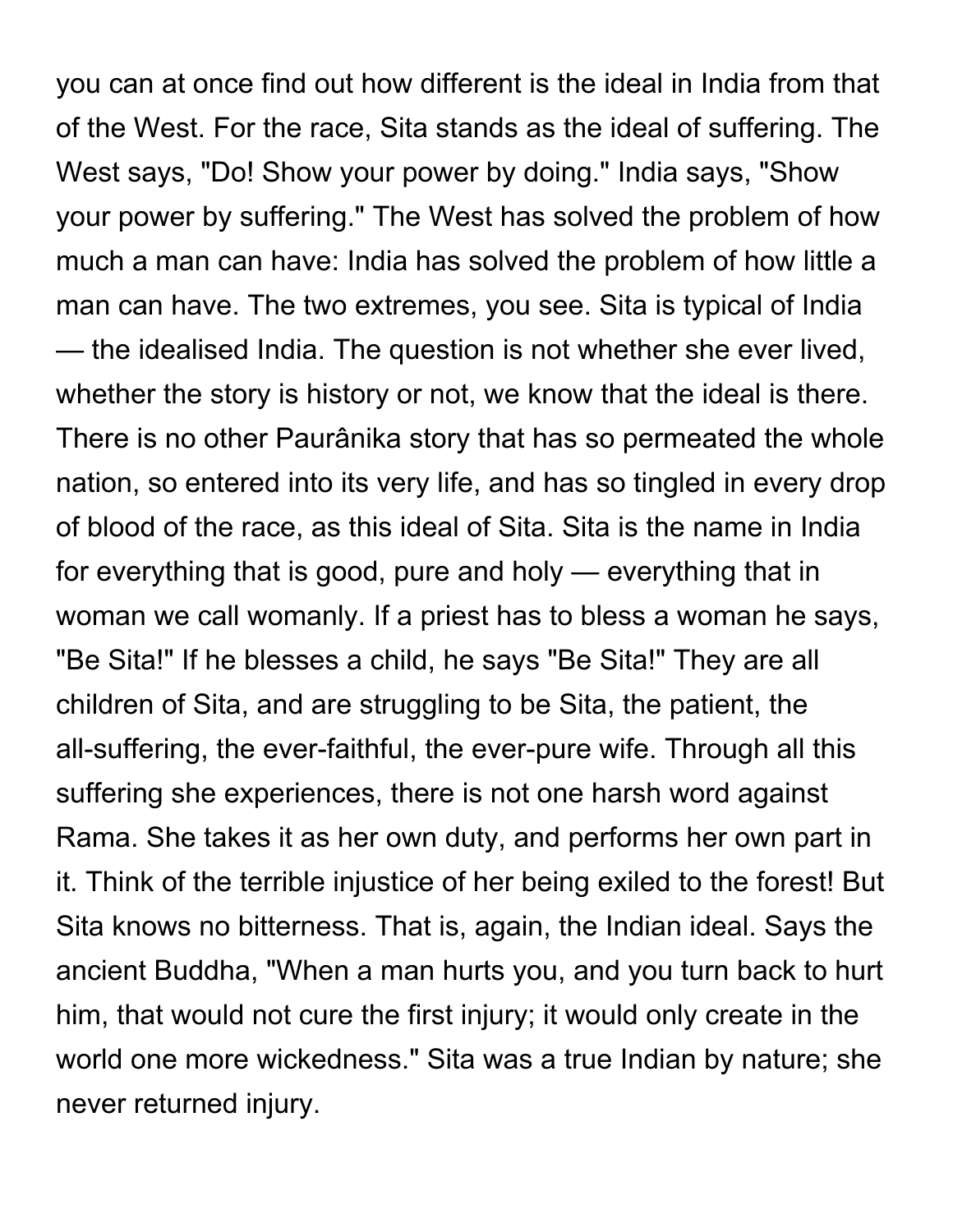Who knows which is the truer ideal? The apparent power and strength, as held in the West, or the fortitude in suffering, of the East?

The West says, "We minimise evil by conquering it." India says, "We destroy evil by suffering, until evil is nothing to us, it becomes positive enjoyment." Well, both are great ideals. Who knows which will survive in the long run? Who knows which attitude will really most benefit humanity? Who knows which will disarm and conquer animality? Will it be suffering, or doing?

In the meantime, let us not try to destroy each other's ideals. We are both intent upon the same work, which is the annihilation of evil. You take up your method; let us take up our method. Let us not destroy the ideal. I do not say to the West, "Take up our method." Certainly not. The goal is the same, but the methods can never be the same. And so, after hearing about the ideals of India, I hope that you will say in the same breath to India, "We know, the goal, the ideal, is all right for us both. You follow your own ideal. You follow your method in your own way, and Godspeed to you!" My message in life is to ask the East and West not to quarrel over different ideals, but to show them that the goal is the same in both